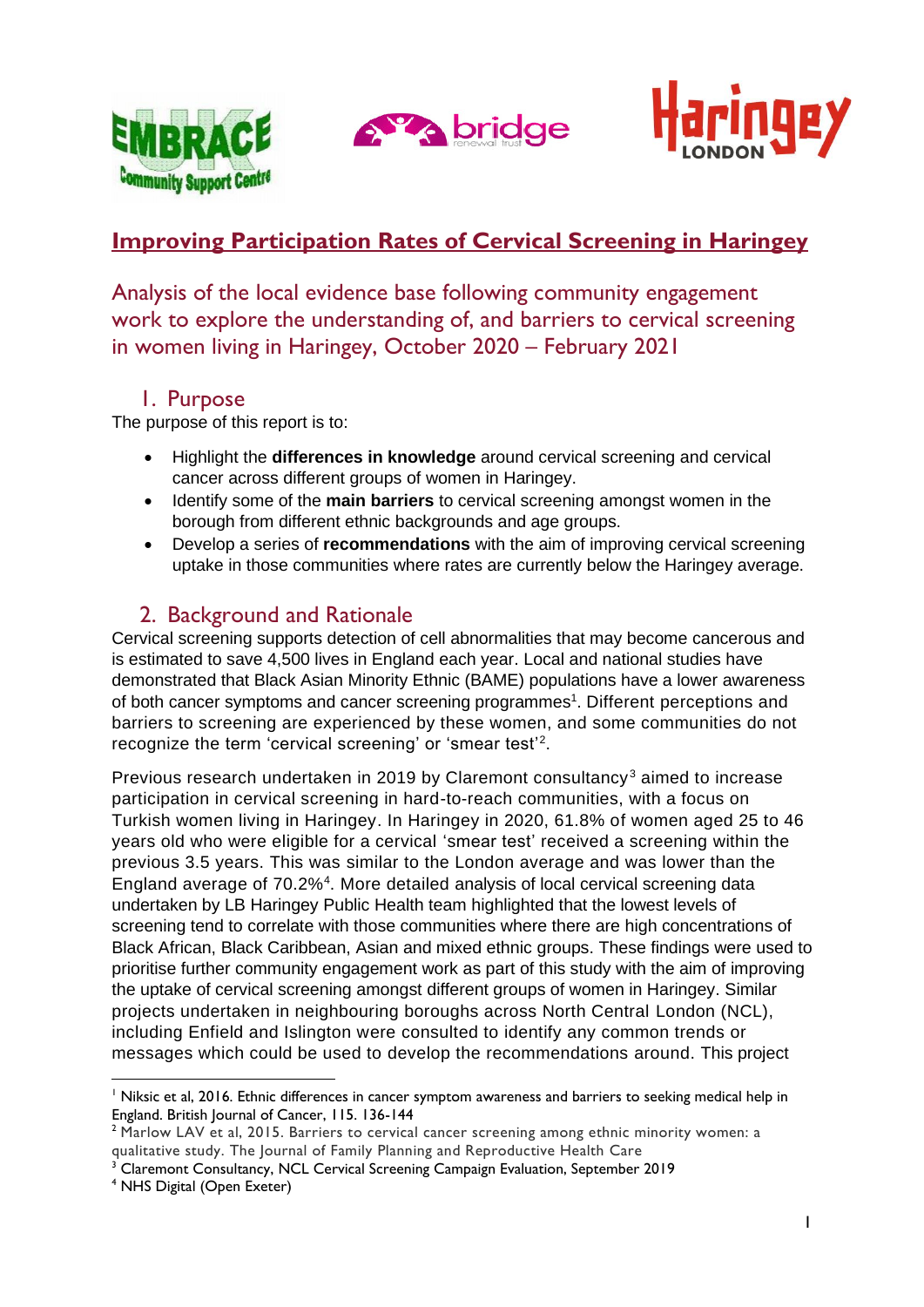





aligns to some of the priorities set out in Haringey's Borough Plan relating to the Healthier Lives outcome to ensure that residents can live healthy and fulfilling lives, with dignity, staying active and connected in their communities.

The findings from the focus groups will be used to inform further targeted campaign work. This will include the creation and dissemination of postcards and flyers across parts of Haringey to improve cervical screening uptake with the aim of reducing the risk of cervical cancer amongst the local female population.

# 3. Participant Demographics and Format of the Focus Groups

## 3.1 Age of the participants

Figure 1 provides a breakdown of the age groups of the participants who attended all the focus groups held by the Bridge Renewal Trust and Embrace UK**. In total, 128 women attended the focus groups.** Most of these women were aged between 35 to 49 years (44% or 56 women) and 25 to 34 years (35% or 45 women).



Figure 1: Age profile of the participants who attended the focus groups.

## 3.2 Ethnicity of focus group participants

Previous analysis undertaken by Claremont Consultancy in 2019 relating to cervical cancer screening participation in Haringey generally focused on the Turkish population and Eastern European women. Figure 2 shows the ethnic profile of women who attended the focus groups held by both Bridge Renewal Trust and Embrace UK. Most women attending the focus groups were either Black African (29%) or Black Caribbean (23%).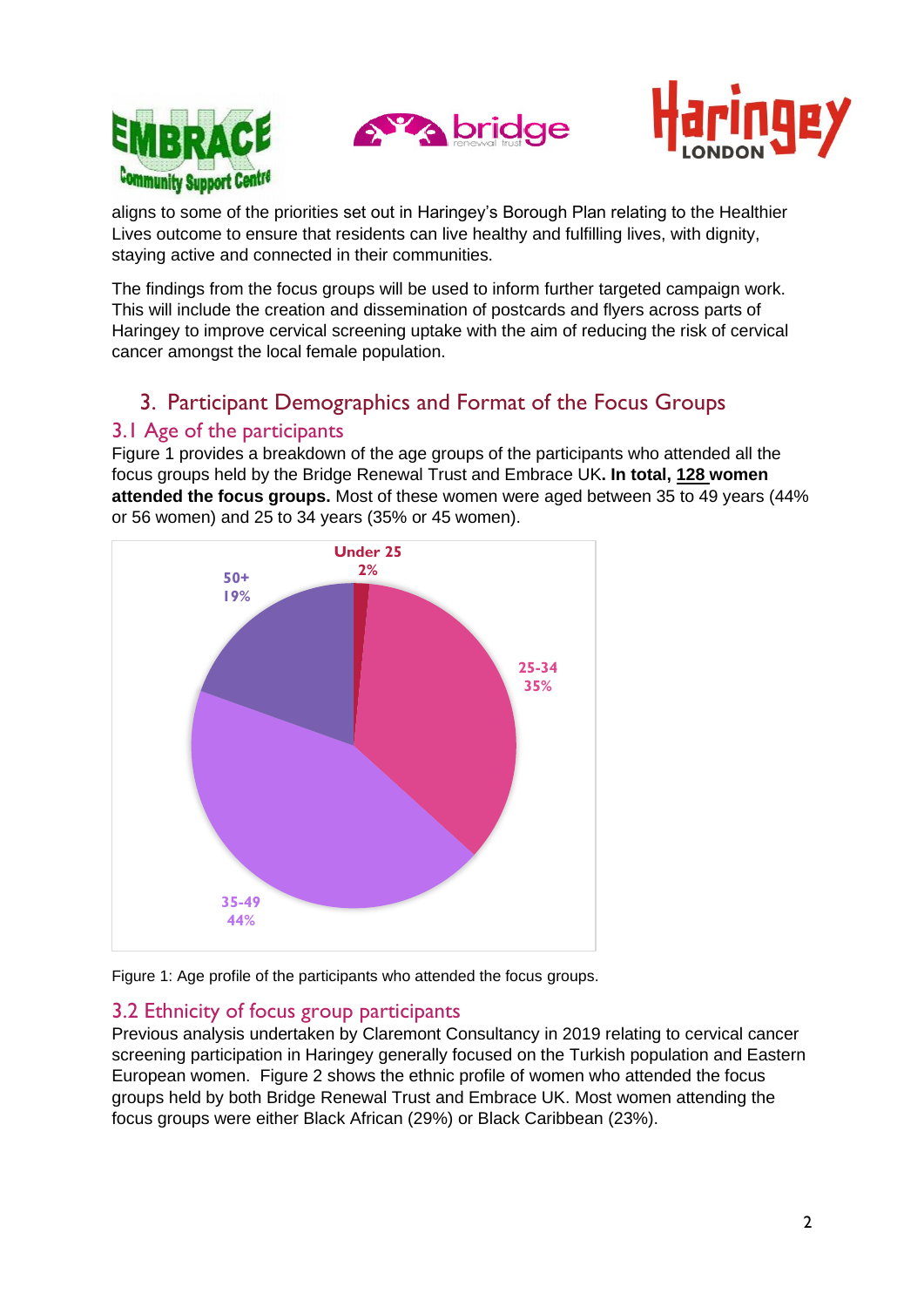

Figure 2: Ethnic profile of participants who attended focus groups hosted by Bridge Renewal Trust and Embrace UK

### 3.3 Postcode locations of participants

Most participants who attended the focus groups lived in the N17 postcode, with 44% living in this sector, followed by N22 (23%) and N15 (16%), as illustrated in figure 3. Participants who attended the focus groups lived in some of the most deprived communities in Haringey. Deprivation has previously been associated with lower screening attendance and a higher rate of cervical cancer incidence<sup>5</sup>. The participants of the focus groups attended various GP practices which included: Broadwater Farm Health Centre, Havergal Surgery, Tottenham Health Centre and Westbury Medical Centre. The GP practices where most participants attended were those where the uptake of cervical screening was either below or similar to the Haringey average (figure 4).

<sup>&</sup>lt;sup>5</sup> https://www.gov.uk/government/publications/health-matters-making-cervical-screening-moreaccessible/health-matters-making-cervical-screening-more-accessible--2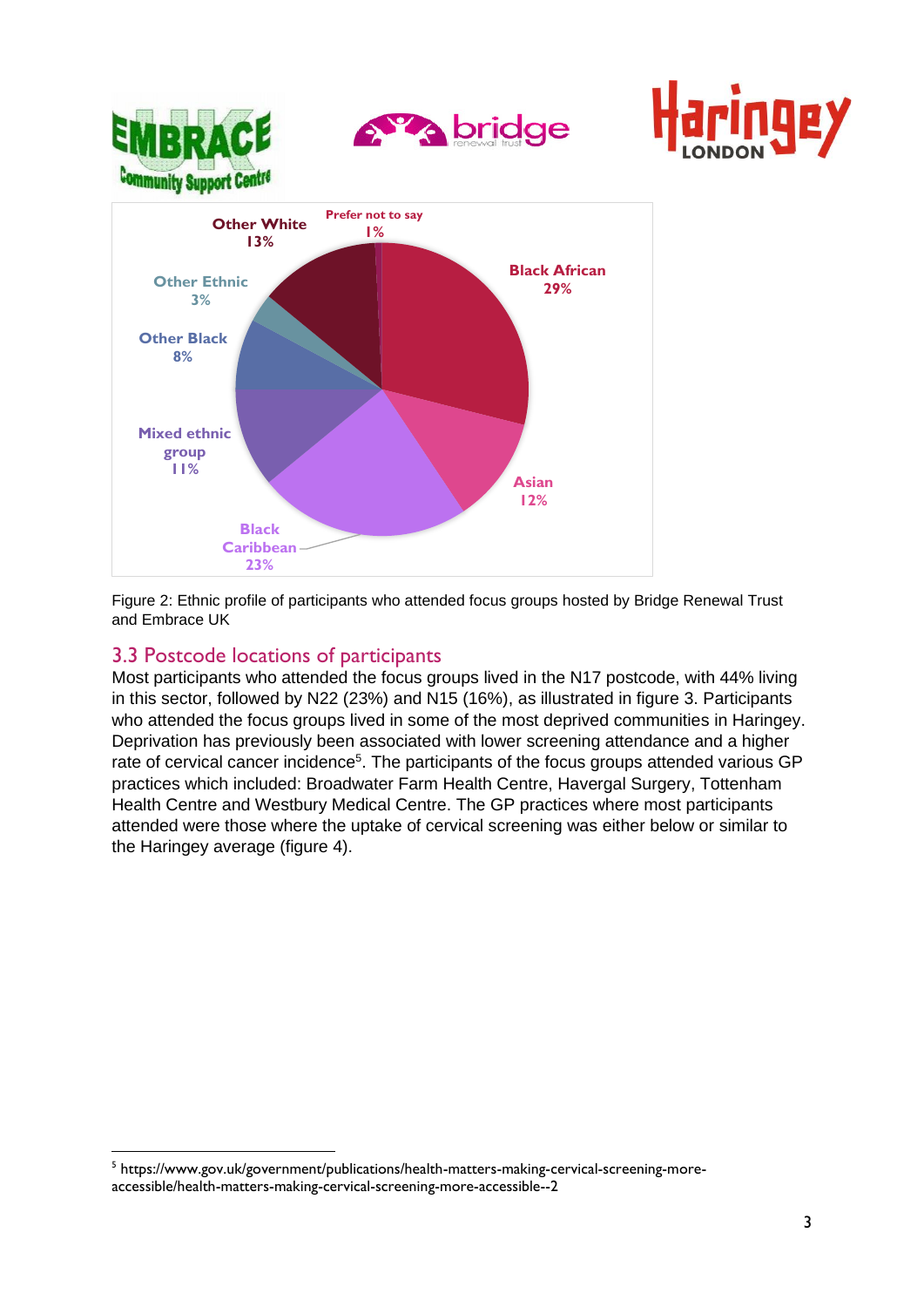





**Uptake of cervical screening among female residents aged 25-49 years by GP Practice, as of 30th November 2019**

**Notes:** Extracted December 2019, based on data uploaded from participating Haringey CCG GP Practices by various dates in December 2019 and only data<br>coded up to 30th November 2019 is included. Figures for some practices m because they have requested that their data not be part of any extraction by local/national health teams. Figures may also not be refelective for some practices due to technical issues meaning there have been several months since data was last imported from that practice into the DataWarehouse. Practices most likely<br>affected by the above issue include: Staunton Group Practice (F85

Figure 4: Cervical screening uptake by GP practice in Haringey in 2019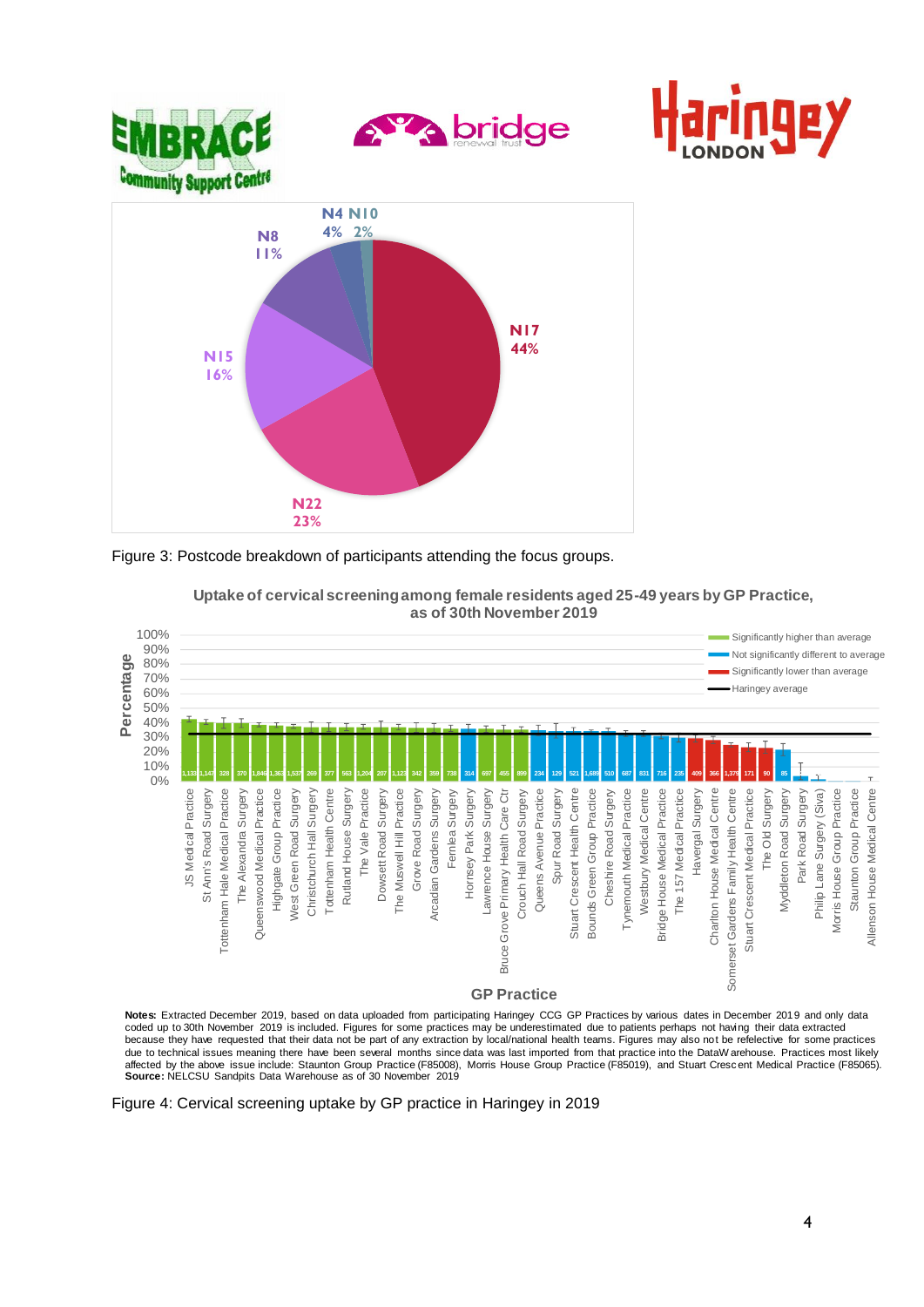





## 3.4 Format of the Focus Groups

Participants for each of the focus groups were recruited through local community groups or centres, including the Women's Resource Centre. Due to the Covid-19 pandemic, most focus groups were held online using Zoom.

The facilitators of each of the focus groups used prompts to initiate conversation and dialogue amongst the participants which included presenting a video to the group from Jo's Cervical Cancer Trust followed by a series of questions.

The following questions were presented to the participants to help inform discussions:

- 1. Are you aware that the main cause of cervical cancer is HPV?
- 2. Are you aware of the cervical screening services in Haringey?
- 3. What are the main reasons for women not taking part in cervical screening?
- 4. Do screening programmes meet cultural and faith needs across different ethnicities?
- 5. What could be done to improve overall take up?

# 4. Key Themes and Emerging Findings

The key findings relating to participants understanding and awareness of the service and the main barriers to participating in the screening programme are summarised below. More detailed findings have been included in the appendix.

### 4.1 Understanding and Awareness of the Service

Some focus group participants were aware of the cervical screening service in Haringey. They were familiar with the process of booking a smear test at a Sexual Health Clinic. However, many participants were unaware of the symptoms of cervical cancer. Some women who attended secondary school in England said that they were taught and given HPV vaccines during their time in school which brought cervical screening to their attention. However, those women who were educated elsewhere had not heard about HPV. Some participants mentioned that they feel that the reminder letters for cervical screening do not have much information on the risk of cervical cancer.

### 4.2 Barriers to Screening

The main barriers to cervical screening which emerged during the focus groups are set out below. Broadly, the barriers can be broken down into the following groups: cultural, practical, awareness and understanding and other.

#### Cultural

A common response from participants who attended the focus groups was that the staff who carried out the screening were not from the BAME community and were not aware of the cultural needs of some women.

#### **Practical**

Practical reasons for not attending screening included the following:

• Some working women found it difficult asking for time off during their working day to attend a cervical screen.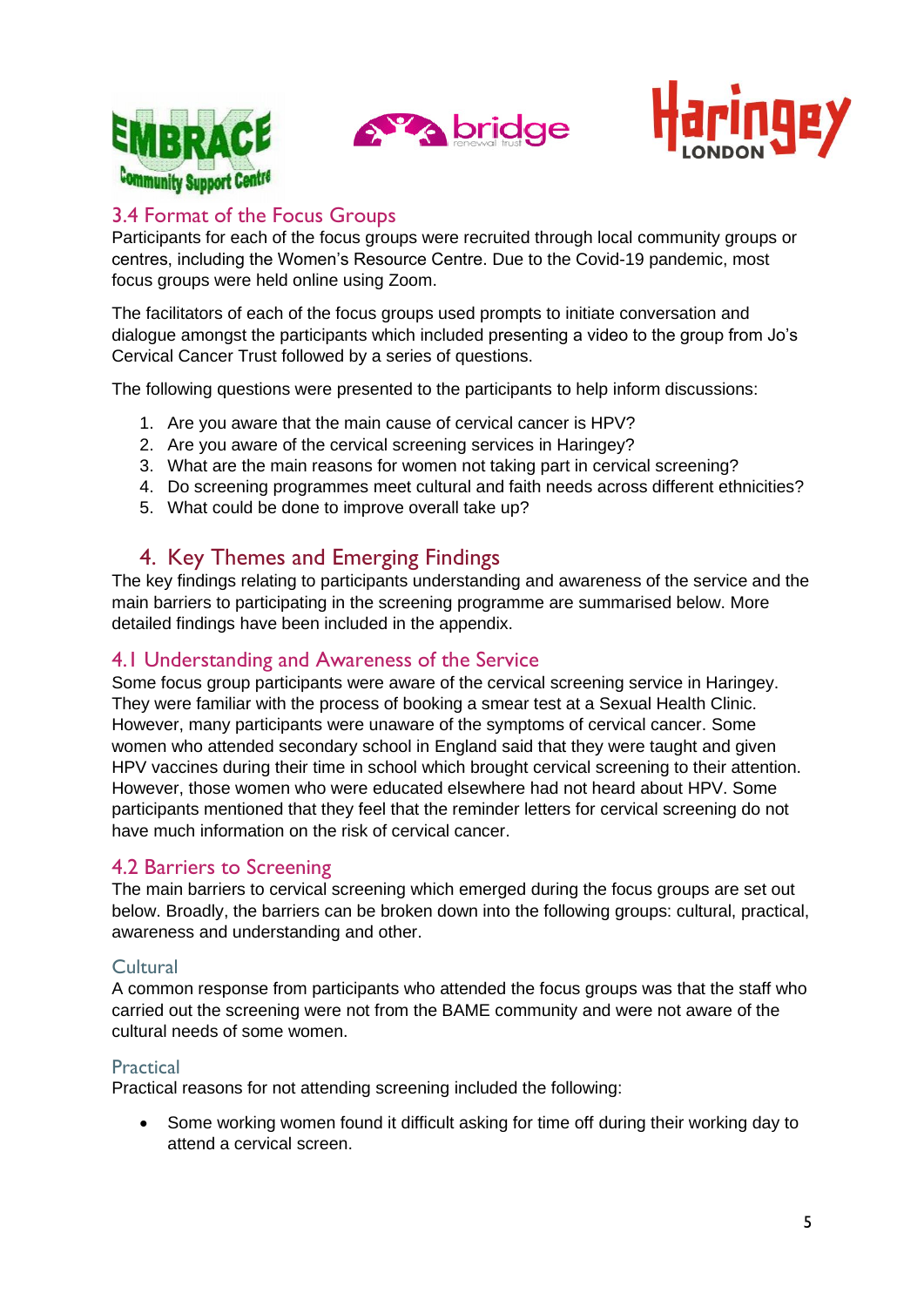





- Women often had other issues to consider such as childcare, so attendance at appointments had to be scheduled around school or when they could arrange childcare.
- For women with irregular periods, scheduling of an appointment needed to fit with their cycle and this could be challenging.

#### Awareness and understanding

The main barriers to participating in screening surrounding awareness and understanding included:

- Some women who attended secondary school in England said that they were taught and given HPV vaccines during their time in school which brought cervical screening to their attention. Nevertheless, some of the participants who were educated elsewhere had not heard about HPV and the fact that cervical cancer can kill women, particularly younger women.
- Some participants did not fully understand the importance and benefits of attending a screen.
- Participants often expressed concerns around not fully understanding what the screening process actually entailed.
- Reminder letters for cervical screening do not contain enough details about the risk of cervical cancer.
- There are limited materials available which are translated and published in different languages and this can be problematic for women who do not read of speak English.

#### **Other**

- Some participants highlighted concerns around pain and discomfort relating to the smear and that a bad examination or fear of one could put off a woman from having future screenings.
- Some women expressed concerns around the physical intrusion of having a smear test.
- Several participants from African or Caribbean heritage distrusted information from medical authorities and were reluctant to have medical interventions, including vaccines. Furthermore, women with Sickle Cell or Lupus from these communities may be particularly adverse to taking part in additional medical or hospital interventions.
- Some women did not feel comfortable about giving permission for the HPV vaccine to their daughters (and sons) without having all the facts.
- For those communities where men make the decisions, health education can only work effectively if engagement is done through traditional hierarchies within these communities (e.g., Gypsy and Somali communities).

### 4.3 Further considerations

A series of questions were put forward by participants who attended the focus groups for Haringey GP's, public health commissioners and VCS organisations to consider further when designing and planning cervical screening services. Some of the key questions are set out below.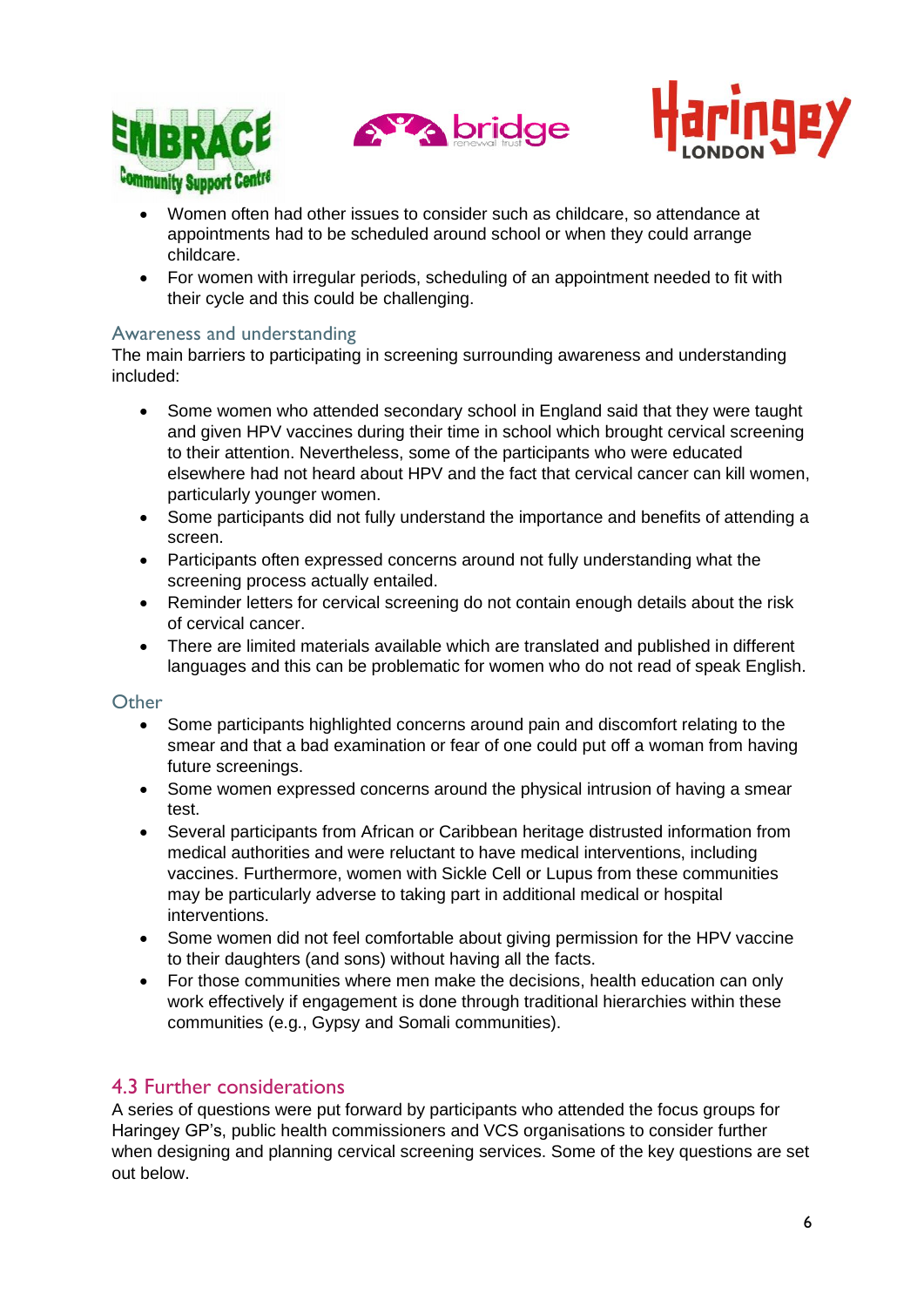





- 1. How could cervical screening information be better disseminated in the local community on the 'smear' test procedure and what it entails?
- 2. Could information on the screening procedure be published in a range of languages to meet the diversity of the local population?
- 3. To improve accessibility to cervical screening, could appointments be booked online through the GP practice website?
- 4. Could focus groups be held in local colleges and universities to increase awareness about the importance of cervical screening amongst student women?
- 5. How can faith and religious leaders in the borough be encouraged to be involved and advise their parishioners about cervical cancer?
- 6. Could further workshops be held in local community centres for women from different ethnic groups which are facilitated by women from the same ethnic background? This would create a "*comfortable environment for women to express their concerns and ask pertinent questions about the screening process."*

# 5. Recommendations and Next Steps

Following analysis of the local data, intelligence and findings emerging from the focus groups, a series of recommendations have been put forward for further consideration in the design and planning of cervical screening services in Haringey. The recommendations were co-produced with views sought from participants attending the focus groups to ensure that they are reflective of the needs of local women.

- 1. Produce and disseminate campaign materials (e.g., postcards) in different languages to raise awareness of cervical screening in those communities where participation is lowest in a range of settings including community pharmacies, GP surgeries, community centres and at Women's groups.
- 2. Dissemination of campaign materials (e.g., videos featuring local cervical screening ambassadors) through social media to target a wider range of women across local communities where participation rates are below average, including younger women aged 25-34.
- 3. Further engagement work with attendees of the focus groups to determine whether participants have booked to attend a subsequent cervical 'smear test'.
- 4. Engagement with local faith leaders and other community advocates to encourage them to be involved in the dissemination of information surrounding cervical cancer screening and prevention in local churches, mosques and similar community settings.
- 5. Integrate cervical screening participation improvement work into wider women's health screening programmes with a broader group of women across Haringey. Conversations surrounding cervical screening could be framed more widely about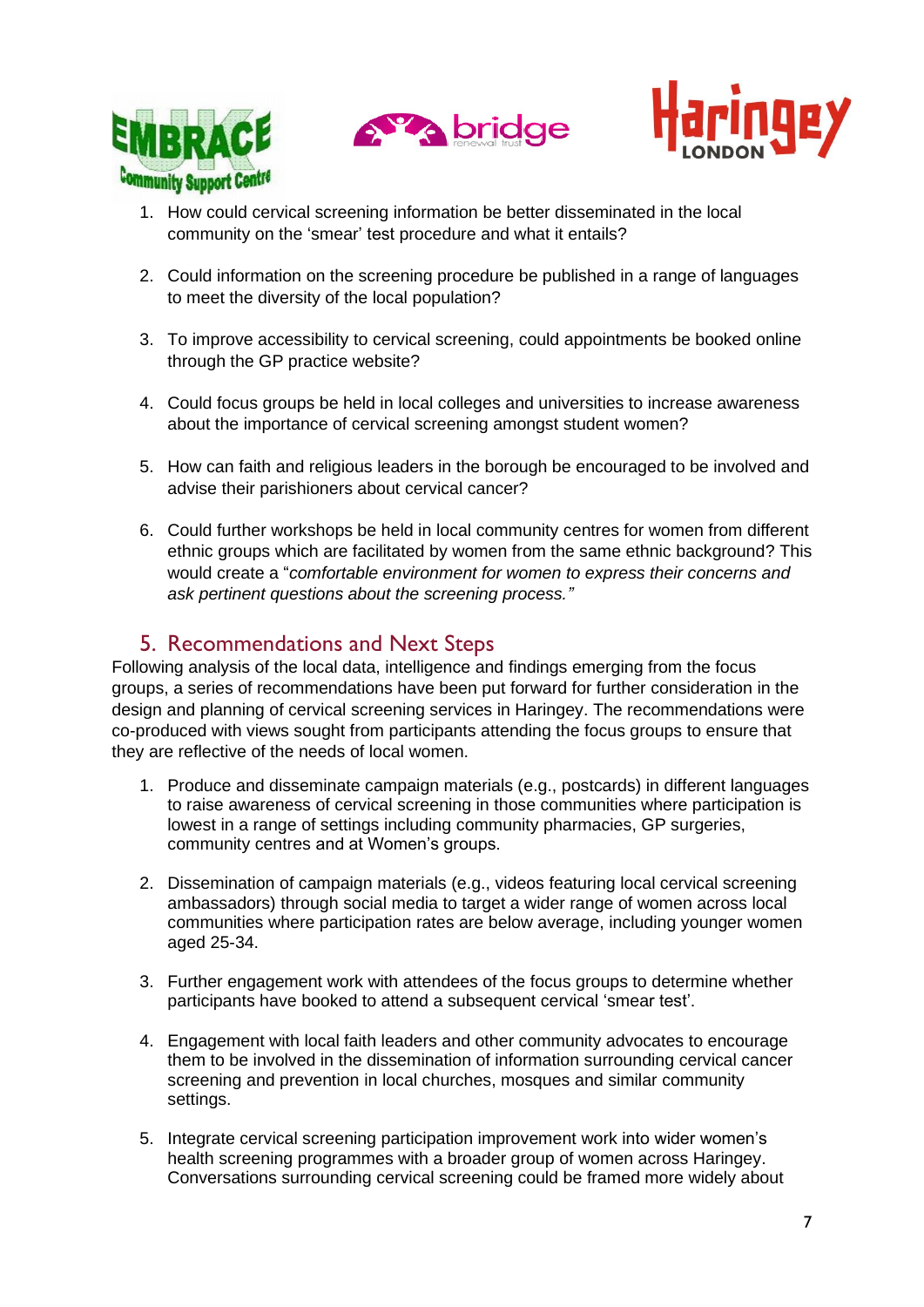





empowering women to maintain their health throughout life with a focus on issues such as menstruation, cervical care, sexual health and menopause.

- 6. Further support to women's community groups (ethnic groups, Sister Circles, mother and child groups) providing advice and support on the value of cervical screening, and women's health 'MOTs'.
- 7. Provide more context in cervical 'smear test' letters to patients setting out the reasons why a test is required and the related benefits of having a screen. Information contained within the letter should be available in a range of languages.
- 8. Prior to sending out a 'smear test' invite letter, information on cervical cancer and cervical screening could be sent to women a year before they are due to attend their initial screening providing details of the procedure and an opportunity to ask questions beforehand.
- 9. Further awareness raising sessions around cervical screening and the symptoms of cervical cancer in local community groups led by screening "ambassadors".
- 10. GP's and cervical screening "ambassadors" hold open facilitated discussions in local secondary schools and colleges with female students providing actual real-life examples to demonstrate the impact of cervical cancer on the families of victims.

# Appendix

Age breakdown broken down by Embrace UK and Bridge Renewal Trust led focus groups



Breakdown of age groups for Embrace UK led focus groups.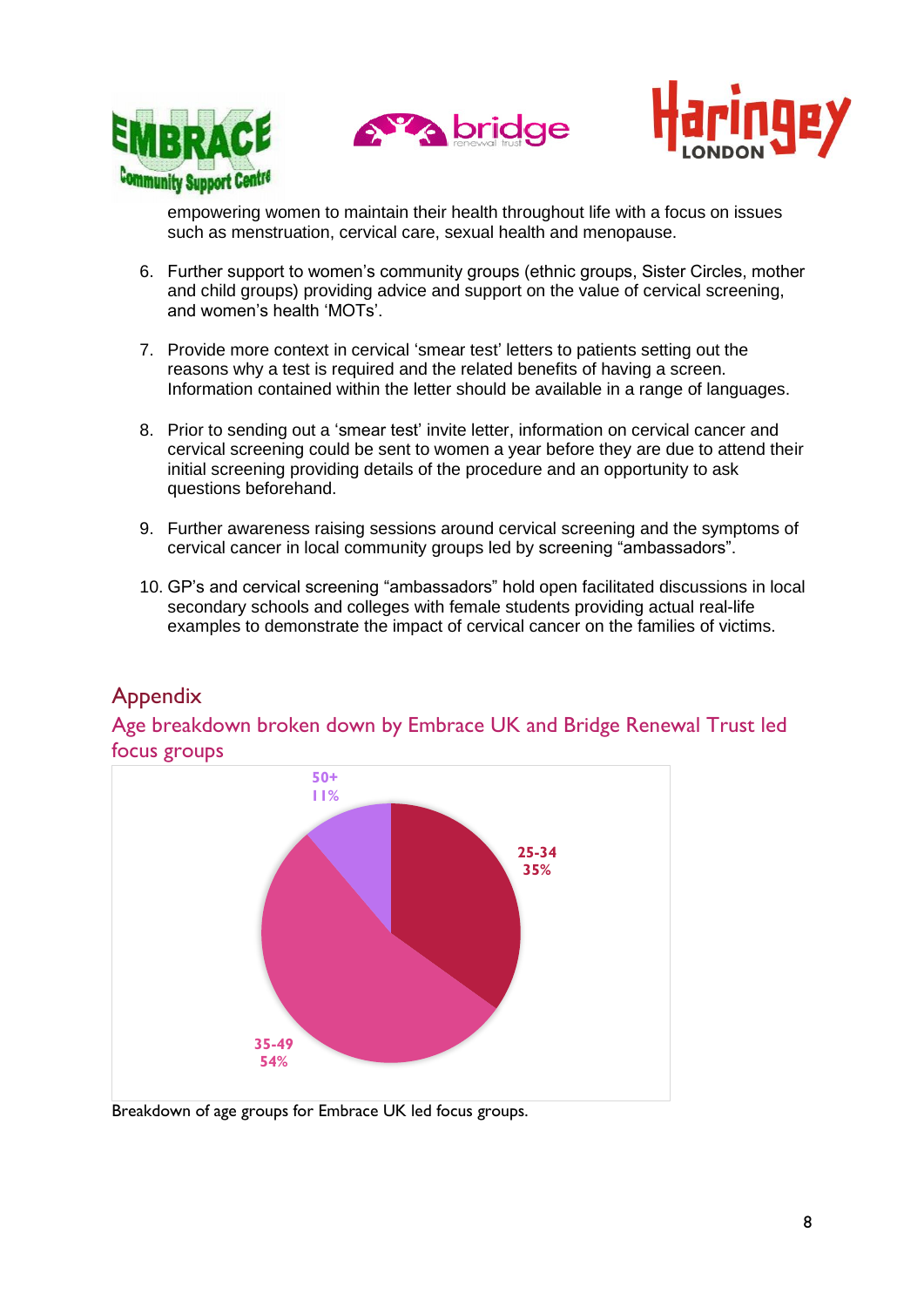



Ethnic breakdown of participants broken down by Embrace and Bridge Renewal Trust led focus groups



Breakdown of ethnic groups for Embrace UK led focus groups.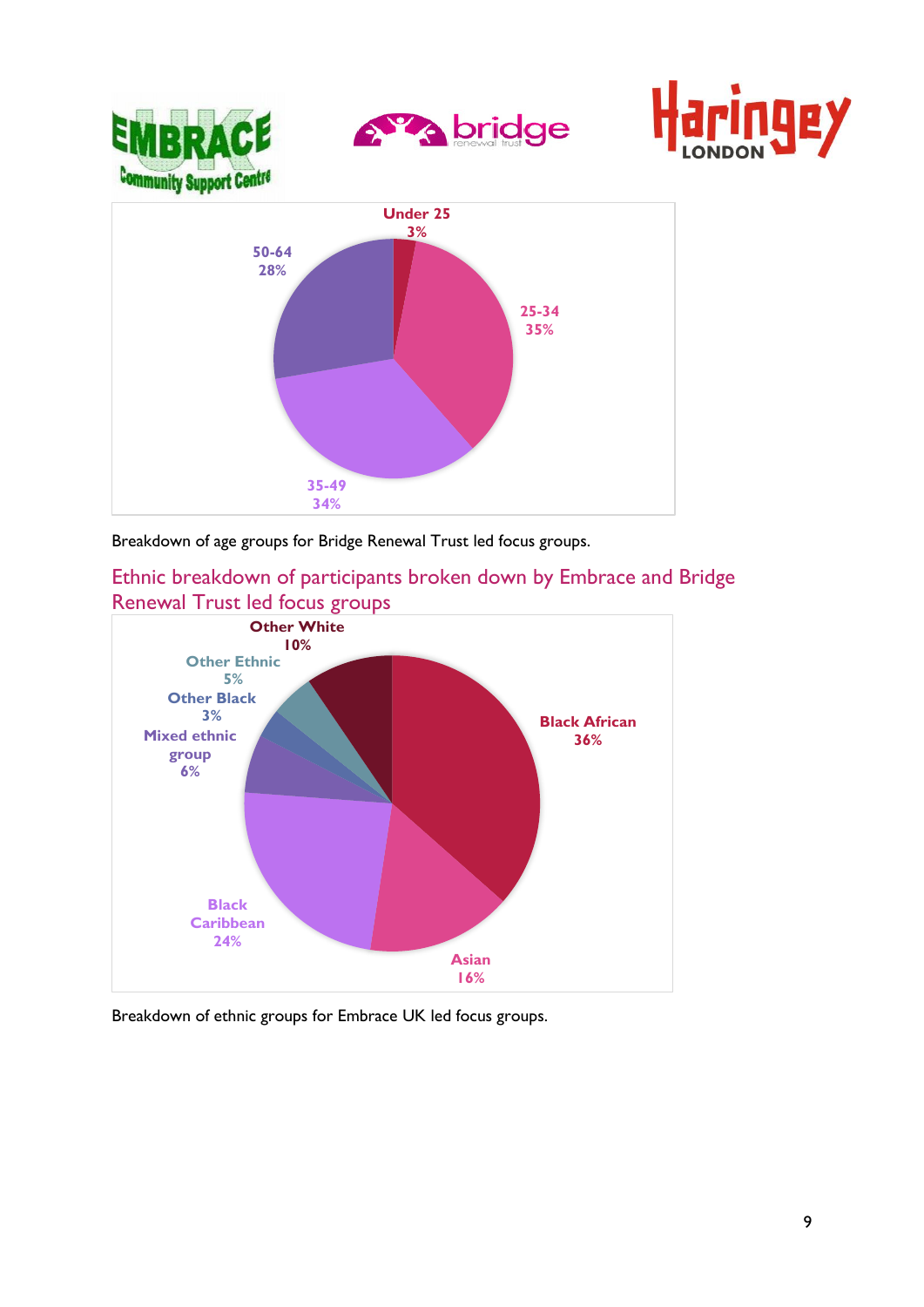

Breakdown of ethnic groups for Bridge Renewal Trust led focus groups.

# More detailed findings of the focus groups

Some of the more detailed findings from the focus group held by Embrace UK and Bridge Renewal Trust are set out in the table below.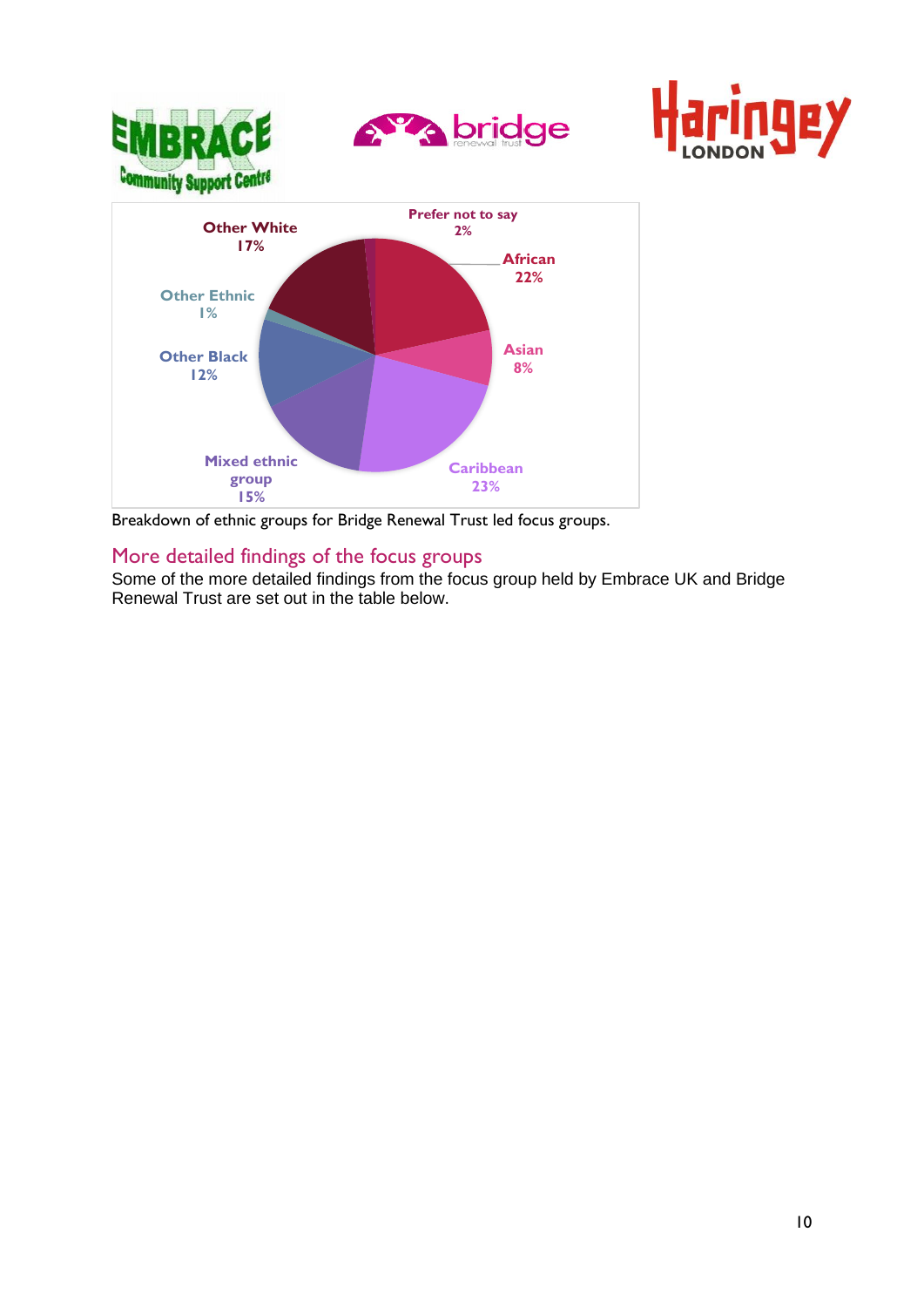





- Information could be disseminated in local community centres and children's centres to explain the "smear test process". This would be helpful to ease some of the fears and increase understanding of the benefit of screening and the risks of ignoring it.
- Offer interpreters in person or over the phone to overcome language barriers in GP practices with involvement from local community organisations.
- GP practices could improve the ease of access to appointments, such as an online booking system or by having a separate telephone number for making appointments for screening.
- Focus groups to young women in colleges and universities would be beneficial to educate them on the importance of having a cervical screen.
- Organising 'wellness talks' in schools for mothers and carers and educating them on the importance of having a cervical screen.
- Regular talks could be made available through the Haringey Adult Learning Services (HALS) to improve the understanding of, and benefits associated with the cervical screening programme.
- Information contained in the letters from GP practices could be made simpler in terms of screening process and what it entailed. The letter could also be made available in a range of languages to help more women understand the process.
- Extend knowledge to males in the targeted communities. They could encourage their wife or partner to take the test and highlight the importance in doing so.
- Providing emotional and psychological support for women who have experienced abuse and past traumas and find it difficult to attend a smear test.
- Organising workshops in community hubs and centres for women from different ethnic groups, conducted by women from the same ethnic group to address any language barriers.
- Create bespoke, informative campaigns using diverse platforms.

#### **Embrace UK led focus groups Bridge Renewal Trust led focus groups**

- GPs to provide more information in the invite letters on the cervical 'smear test' in terms of what it entails, the benefits and HPV.
- The provision of a "do it yourself" home test kit which could improve uptake of those who experience pain, discomfort or anxiety as part of the screening.
- Use social media to provide more detailed information on the screening process.
- "Sister circles" would be helpful where women come together to discuss issues around the screening process which provides a platform and support network to facilitate open discussions.
- Greater flexibility of appointments in GP surgeries and reduced waiting times to attend appointment.
- Ensure that cervical screening is taught from an early age and is part of a wider conversation around overall health and well-being.
- Produce video clips aimed at young people featuring a woman around 25 years old who is attending her first screening with a positive message or outcome.
- More information could be provided in terms of overall awareness of cervical screening in sexual health clinics, colleges and universities.
- Provide an online booking system via GP practice websites.
- Multi-lingual staff or advocates.
- Instigation of a national cervical cancer awareness week and campaign work/advertising relating to cervical screening and cancer.
- Peripatetic screening at venues across the local community including mother and baby groups.
- Using a blood test rather than a cervical screening test.
- De-stigmatise cervical screening and integrate as part of a holistic approach to women's health.
- Further outreach work with local schools, women's groups, churches providing information on the cervical screening programme and the related benefits.